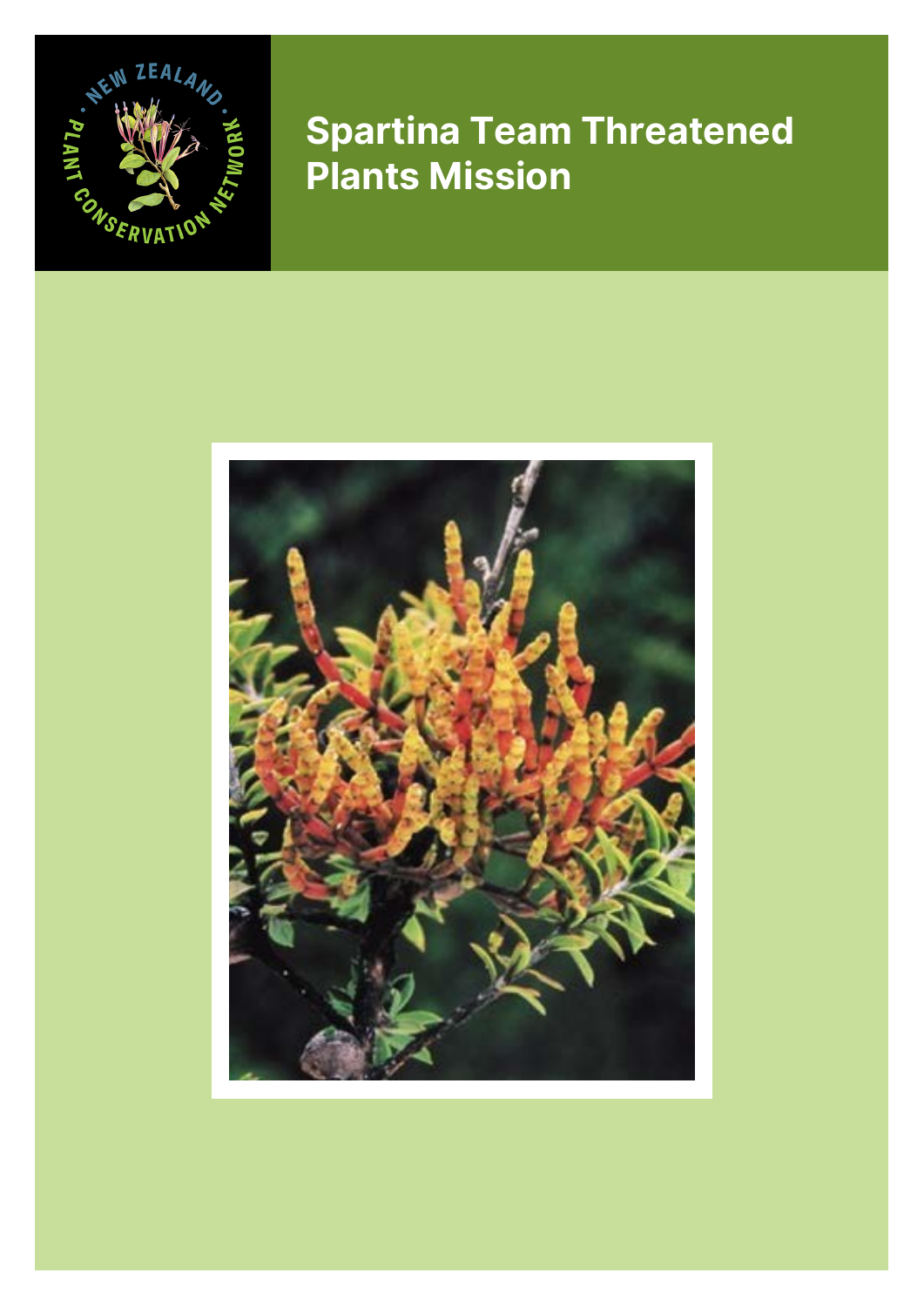# **Table of contents**

- Introduction
- Korthalsella salicornioides
- Ranunculus macropus
- Althenia bilocularis
- Juncus pauciflorus

Made on the New Zealand Plant Conservation Network website: [www.nzpcn.org.nz](https://www.nzpcn.org.nz/)

**Copyright:** All images used in this book remain copyright of the named photographer. Any reproduction, retransmission, republication, or other use of all or part of this book is expressly prohibited, unless prior written permission has been granted by the New Zealand Plant Conservation Network ([info@nzpcn.org.nz\)](mailto:info@nzpcn.org.nz). All other rights reserved.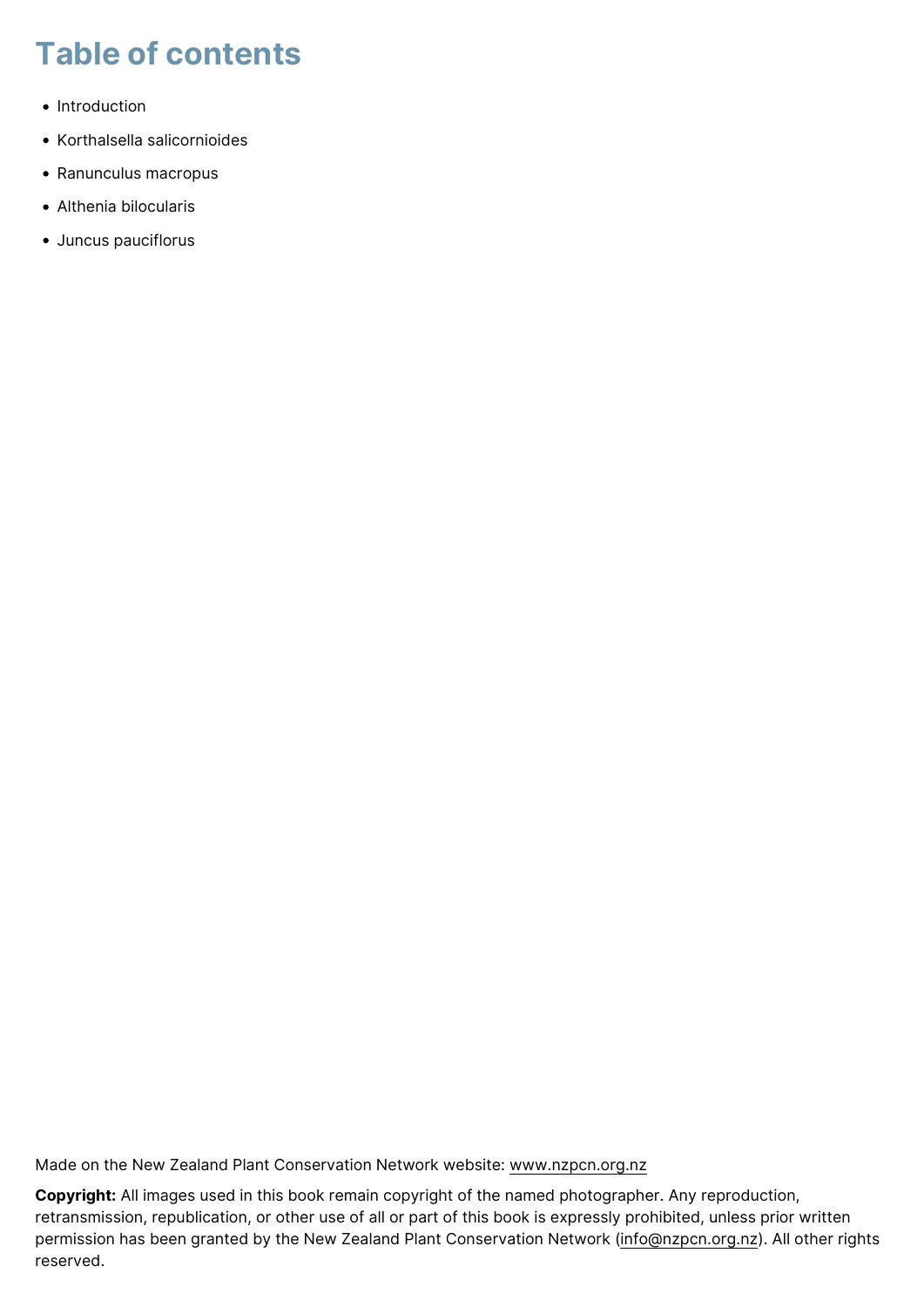The Spartina team is ideally placed to make observations of threatened or data-deficient species in an environment not often explored - our local estuaries and coastlines.

Should you find something of interest, or something you do not recognize that you think could be significant, please make an iNaturalist record, take a waypoint and a sample, and notify the Sounds threatened plants ranger (currently rlerew@doc.govt.nz).

These four species are of particular interest. Any sightings of Euphorbia glauca would also be of value.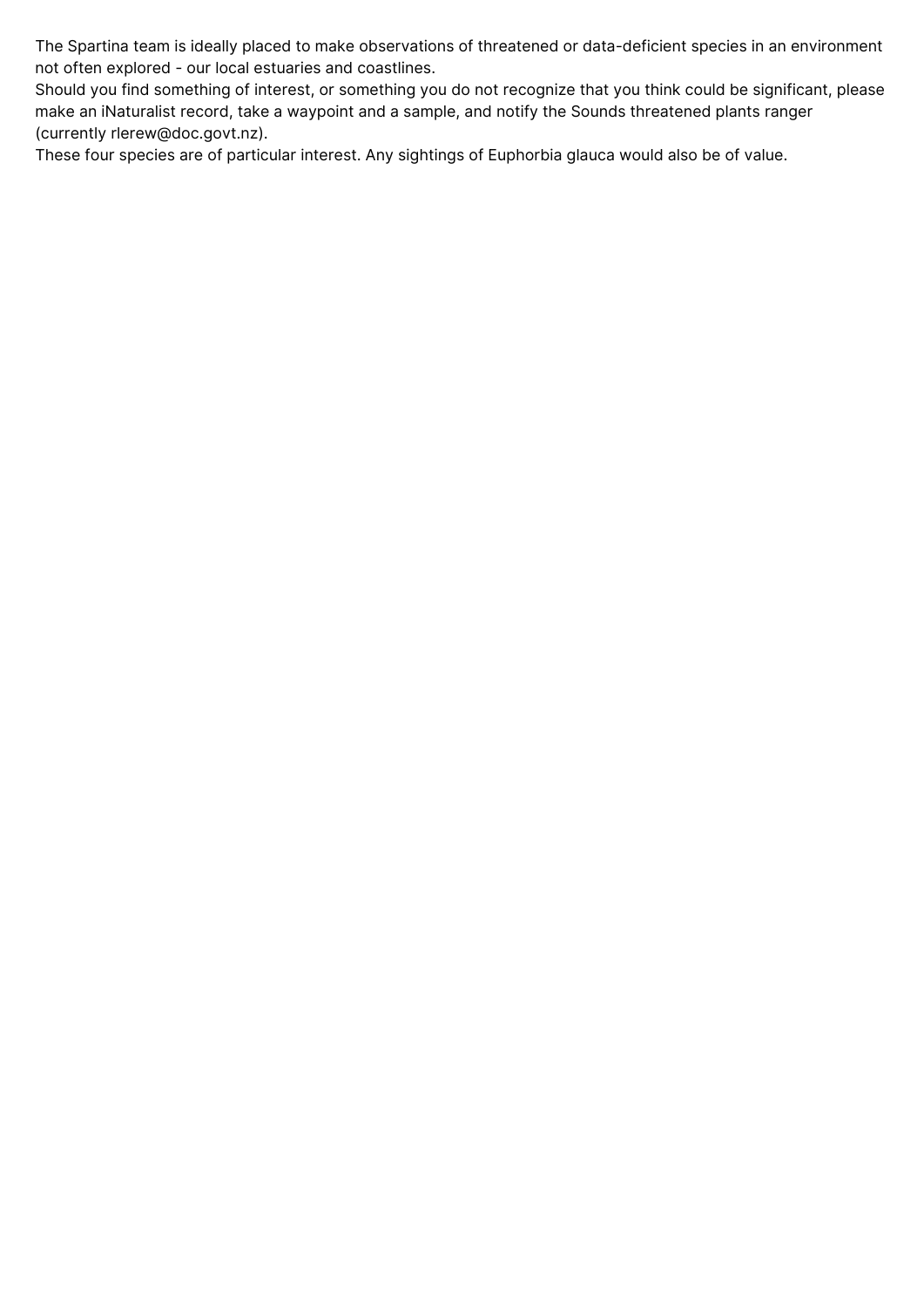## **Korthalsella salicornioides**

#### **COMMON NAME**

Dwarf mistletoe

**SYNONYMS** Viscum salicornioides A.Cunn.

**FAMILY** Viscaceae

**AUTHORITY** Korthalsella salicornioides (A.Cunn.) Tiegh.

**FLORA CATEGORY** Vascular – Native

**ENDEMIC TAXON** Yes

**ENDEMIC GENUS** No

**ENDEMIC FAMILY** No

**STRUCTURAL CLASS** Trees & Shrubs - Dicotyledons

**NVS CODE** KORSAL

**CHROMOSOME NUMBER**  $2n = 28$ 

**CURRENT CONSERVATION STATUS** 2018 | Threatened – Nationally Critical

#### **PREVIOUS CONSERVATION STATUSES**

2012 | At Risk – Naturally Uncommon | Qualifiers: Sp 2009 | At Risk – Naturally Uncommon | Qualifiers: EF 2004 | Sparse

#### **BRIEF DESCRIPTION**

Dense mass of green to reddish-yellow beaded succulent stems to 10cm long growing on twigs of another plant (mainly manuka and kanuka). Leaves (stems) 3-10mm long by 1-3mm wide, round. Flowers tiny, fruit small, yellowish.

#### **DISTRIBUTION**

Endemic. North, South and Stewart Islands. From Te Paki south - easily overlooked.

#### **HABITAT**

Coastal to upper montane and subalpine (0-1300 m a.s.l.). A parasite found in forest and shrublands. Most commonly found parasitic on Leptospermum scoparium J.R.Forst. et G.Forst. (kahikatoa/manuka) and members of the Kunzea ericoides (A.Rich.) Joy Thomps. (Rawiri/Titiri/Kanuka) complex.



Black Jack. Photographer: John Smith-Dodsworth



A Korthalsella plant growing on manuka. Photographer: Andrew Townsend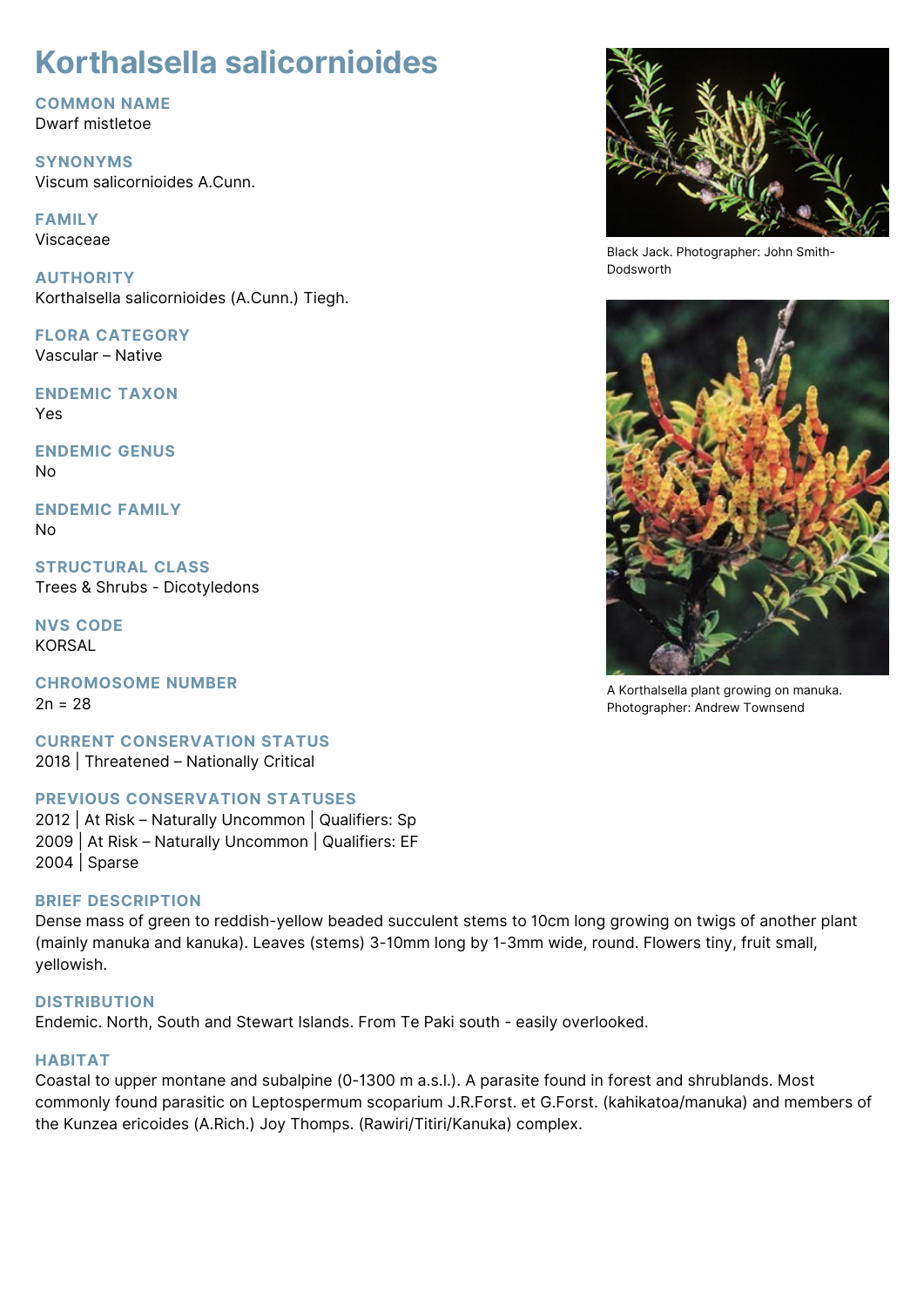#### **FEATURES**

Hemiparasitic, succulent, much branched, green, yellow-green, red-green to orange-green plant parasitising exposed branches and branchlets of host. Haustoria internal, dark green, encircling stele of host. Plants 30-100 x 10-450 mm, erupting from host bark, individual aerial structures lasting from 1-4 years before dehiscing and resprouting. Branches arising at narrow angles; Internodes terete, succulent to subsucculent, 3-10 x 1-3 mm, narrowed to a finely constricted node. Collar truncate, up to 0.5 mm long, sheathing at nodes. Flowers scarcely differentiated from barren stems, 3-10 x 1 mm. Fruit 1.5 mm long, ovoid to globular, dispersed by birds or ejected under hydraulic pressure

#### **SIMILAR TAXA**

None - the two other species of Korthasella Tiegh. endemic to New Zealand have flattened internodes are fewer branches arising at wider angles.

#### **FLOWERING**

October - March

#### **FRUITING**

October - May

#### **LIFE CYCLE**

Fleshy berries are dispersed by ballistic projection, attachment and possibly frugivory (Thorsen et al., 2009).

#### **PROPAGATION TECHNIQUE**

Difficult - should not be removed from the wild

#### **THREATS**

An apparently naturally uncommon and biologically sparse species which can on occasion be locally abundant, but is more usually known from large parts of its likely range by only spot or scattered occurrences. In some parts of its range it is seriously at risk due to the felling of its main host species (Leptospermum and Kunzea) for fire wood and also to clear land for farming or pine plantations.

#### **ETYMOLOGY**

**korthalsella**: After Korthals, botanist **salicornioides**: Like Salicornia (glasswort)

#### **WHERE TO BUY**

Not commericially available

#### **HOSTS**

The most host specific of the three New Zealand species of the genus, the favoured host is Leptospermum scoparium followed by Kunzea ericoides s.l. However Sophora chathamica Cockayne, Myrsine australis (A.Rich.) Allan, Dracophyllum acerosum Bergg., Melicope simplex A.Cunn. and Gaultheria antipoda G.Forst. are sometimes also parasitised.

#### **ATTRIBUTION**

Fact sheet prepared by P.J. de Lange for NZPCN (1 June 2013)

#### **REFERENCES AND FURTHER READING**

[Cameron, E.K. 2001.](http://bts.nzpcn.org.nz/bts_pdf/Auck_2001_56_1_53-54.pdf) *[Korthalsella salicornioides](http://bts.nzpcn.org.nz/bts_pdf/Auck_2001_56_1_53-54.pdf)* [discovered close to Auckland city. Auckland Botanical Society](http://bts.nzpcn.org.nz/bts_pdf/Auck_2001_56_1_53-54.pdf) [Journal, 56: 53-54](http://bts.nzpcn.org.nz/bts_pdf/Auck_2001_56_1_53-54.pdf)

Nickrent, D.L.; Malécot, V.; Vidal-Russell, R.; Der, J.P. 2010: A revised classification of Santalales. Taxon 59: 538-558.

Thorsen, M. J.; Dickinson, K. J. M.; Seddon, P. J. 2009. Seed dispersal systems in the New Zealand flora. Perspectives in Plant Ecology, Evolution and Systematics 11: 285-309

#### **CITATION**

Please cite as: de Lange, P.J. (Year at time of access): Korthalsella salicornioides Fact Sheet (content continuously updated). New Zealand Plant Conservation Network.

<https://www.nzpcn.org.nz/flora/species/korthalsella-salicornioides/> (Date website was queried)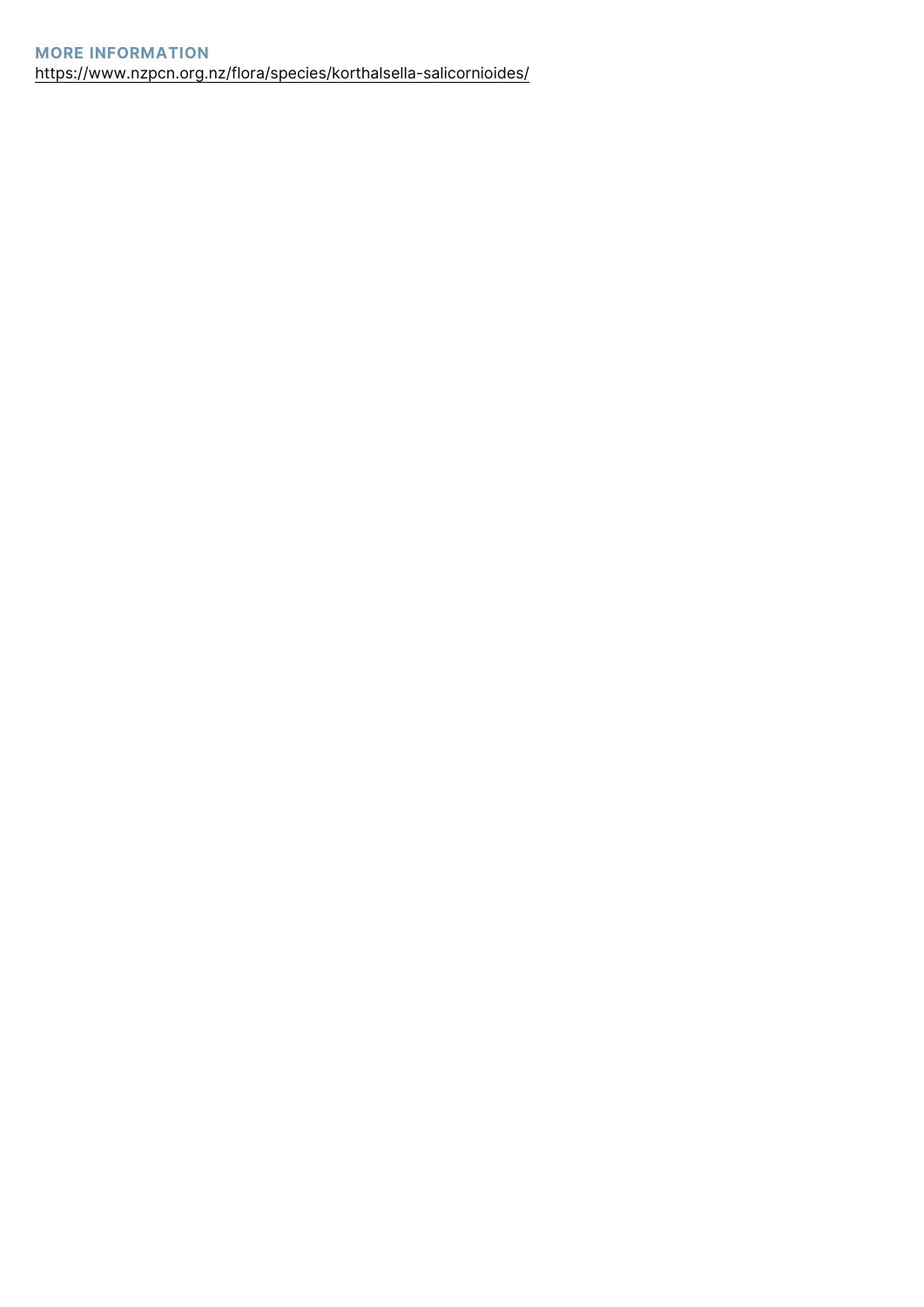### **Ranunculus macropus**

#### **COMMON NAME**

swamp buttercup

**SYNONYMS** Ranunculus longipetiolatus Colenso

**FAMILY** Ranunculaceae

**AUTHORITY** Ranunculus macropus Hook.f.

**FLORA CATEGORY** Vascular – Native

**ENDEMIC TAXON** Yes

**ENDEMIC GENUS** No

**ENDEMIC FAMILY** No

**STRUCTURAL CLASS** Herbs - Dicotyledons other than Composites

**NVS CODE** RANMAC

**CHROMOSOME NUMBER**  $2n = 96$ 

**CURRENT CONSERVATION STATUS** 2012 | Data Deficient

**PREVIOUS CONSERVATION STATUSES**

2009 | Data Deficient 2004 | Gradual Decline

#### **DISTRIBUTION**

Endemic to the North and northern South Islands. In the North Island formerly widespread from the northern Waikato south to Wellington. Most recent collections come from the western Waikato, Rotorua Lakes District and East Cape to Hawkes Bay. In the South Island, apparently always scarce, and there seem to have been few collections made over the last 20 or so years. Recently (2010) a population was found at Canadian Flats on the Taieri River in Otago, and scattered populations are present in wetlands on the Canterbury Plains west of Christchurch, and at Te Waihora/Lake Ellesmere.

#### **HABITAT**

Coastal to lowland. Usually found in raupō (*Typha orientalis*) dominated wetlands where it grows in still moderately deep to deep water.



Flower, Taupo Swamp. Plimmerton. Photographer: Colin Ogle



Ranunculus macropus. Photographer: John Smith-Dodsworth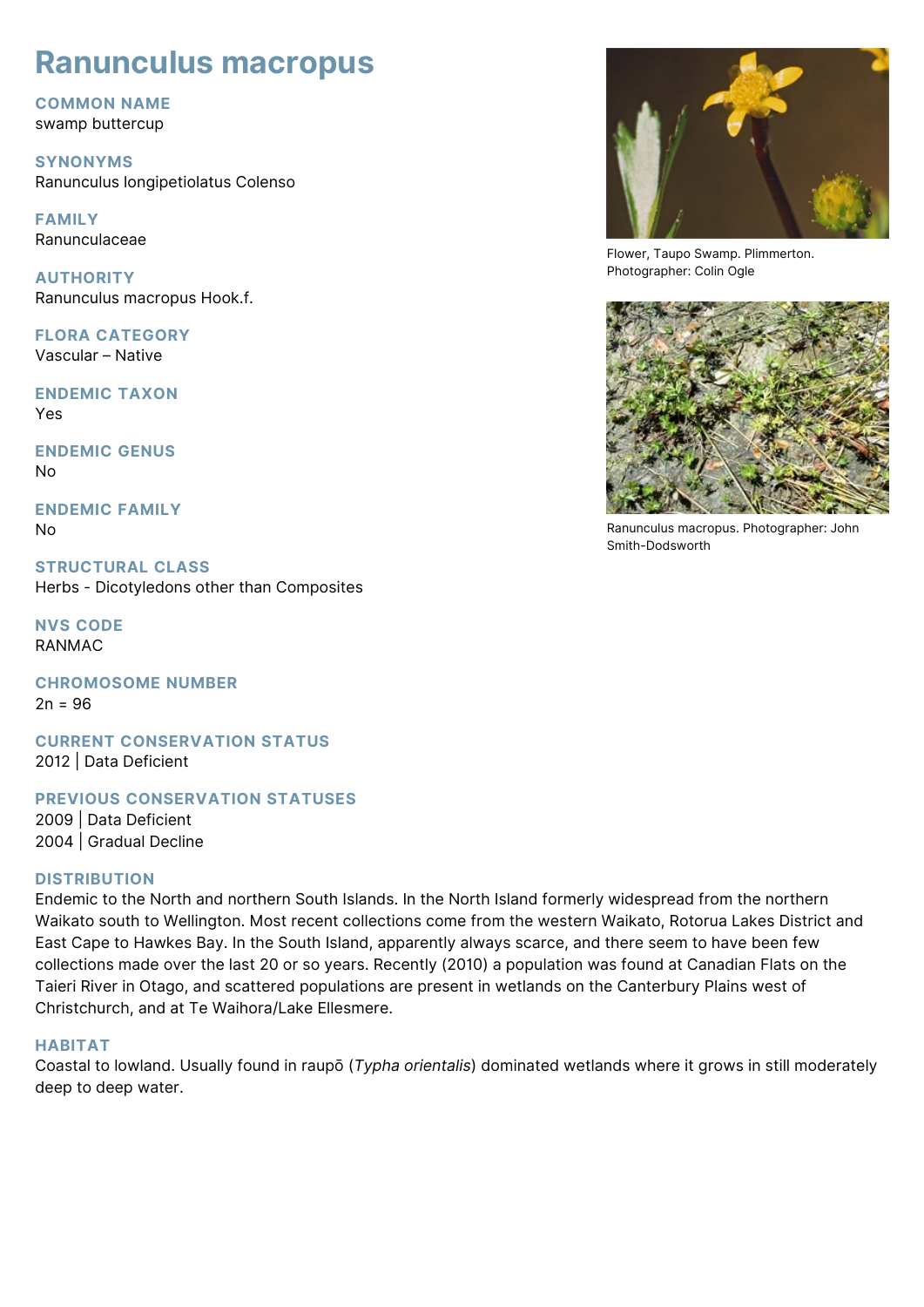#### **FEATURES**

Semi-aquatic to aquatic herb. Rosettes tufted on stout creeping stems. Basal leaves on very stout petioles (7- )15-30(-40) mm x 5-10 mm, arising from bulbous nodes. Leaves ternate (15-)-20-40(-80) mm wide, leaflets sessile or shortly stalked, cuneiform, shallowly 3-fid, apices crenate, serrate or entire, lateral leaflets slightly to distinctly larger than terminal, caulien leaves few, similar to basal but smaller. Flowers (1-)3-5 per stem, 10-15(-20) mm diam., pedicels galbrous. Sepals speading or weakly recurved, glabrous. Petals (1-)3-5(-7), dark yellow, oblong to broadly oblong, shortly clawed, nectary single, 0.5-1(-1.5) mm from petal base. Receptacle with basal collar of bristles. Achenes 15-50(-65), hardly flattened, glabrous 1.5-2 mm, beak straight, 1-1.5 mm long.

#### **SIMILAR TAXA**

Confused with *R. amphitrichus* and *R. glabrifolius*. Species hybridizes with *R. amphitrichus*, the progeny of which are fertile (P. J. de Lange pers. obs.). Species is distinguished by the larger flower, with broad, irregularly spaced, oblong petals, whose nectary scale is virtually obscured by a dense cluster of carpels when viewed from above. In good habitat and growing conditions *R. macropus* is a very robust plant with very large, ternate leaves borne on stout petioles.

#### **FLOWERING**

September - April (but sporadic flowering may occur at anytime of the year)

#### **FLOWER COLOURS**

Yellow

**FRUITING** October - July

#### **PROPAGATION TECHNIQUE**

Easy from the division of whole plants and from fresh seed. A wetland species which requires permanently damp but sunny situations, Good in shallow ponds.

#### **THREATS**

Threatened by wetland drainage, modification and the spread of weeds. In large parts of its former range hybrids are now more commonly encountered than the actual species.

#### **ETYMOLOGY**

**ranunculus**: From the Latin 'rana' frog, meaning little frog and probably refers to the plants typical marshy habit where frogs abound **macropus**: Big foot

#### **WHERE TO BUY**

Not commercially available.

#### **TAXONOMIC NOTES**

This species seems to be a shy flowerer, and is more often found in a sterile, vegetative state than reproductive. This trait is carried over into F1 hybrids. Hybrids are common wherever wetlands containing this species and *R. amphitrichus* have been modified, e..g, the wetlands of the lower Waikato. The taxonomic distinctiveness of *Ranunculus macropus* needs further study. It is truly, as Cheeseman (1925) makes clear a 'critical species'.

#### **ATTRIBUTION**

Fact Sheet prepared by P.J. de Lange (30 August 2003). Description based on Allan (1961), Webb et al. (1988) and fresh specimens.

#### **REFERENCES AND FURTHER READING**

Allan, H.H. 1961: Flora of New Zealand. Vol. I. Wellington, Government Printer Cheeseman, T.F. 1925: *Manual of the New Zealand Flora*. Wellington, Government Printer. Webb, C.J.; Sykes, W.R.; Garnock-Jones, P.J. 1988: *Flora of New Zealand. Vol. IV*. Christchurch, DSIR Botany Division.

#### **CITATION**

Please cite as: de Lange, P.J. (Year at time of access): Ranunculus macropus Fact Sheet (content continuously updated). New Zealand Plant Conservation Network.

<https://www.nzpcn.org.nz/flora/species/ranunculus-macropus/>(Date website was queried)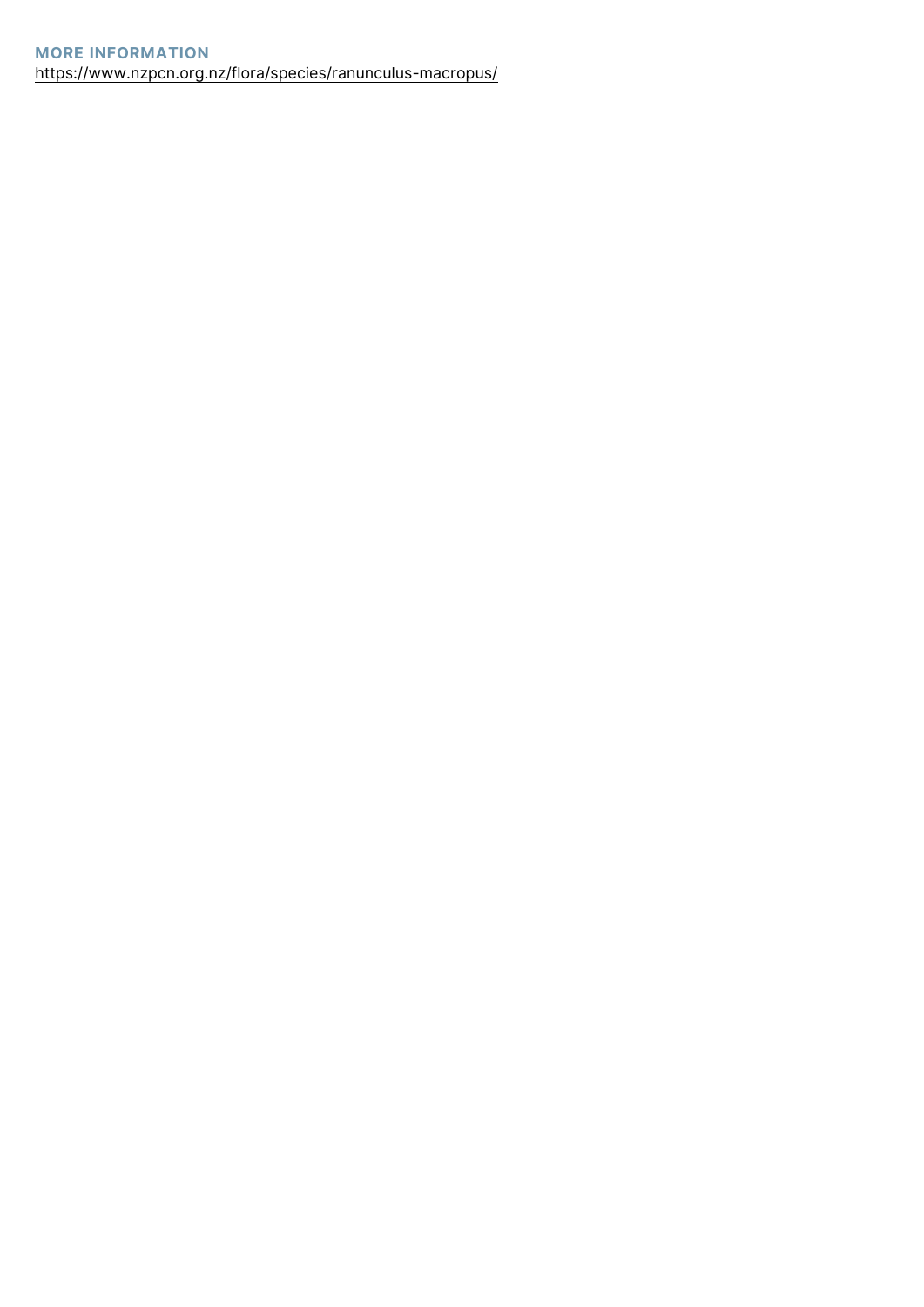### **Althenia bilocularis**

#### **SYNONYMS**

Lepilaena bilocularis Kirk

**FAMILY** Potamogetonaceae

**AUTHORITY** Althenia bilocularis (Kirk) Cockayne

**FLORA CATEGORY** Vascular – Native

**ENDEMIC TAXON** No

**ENDEMIC GENUS** No

**ENDEMIC FAMILY** No

**STRUCTURAL CLASS** Herbs - Monocots

**NVS CODE** LEPBIL

#### **CURRENT CONSERVATION STATUS**

2012 | Threatened – Nationally Vulnerable | Qualifiers: RR, SO, Sp

#### **PREVIOUS CONSERVATION STATUSES**

2009 | At Risk – Naturally Uncommon | Qualifiers: SO 2004 | Sparse

**DISTRIBUTION** Indigenous. Known from North, South and Chatham Islands. Also present in Australia.

#### **HABITAT**

Aquatic herb of lakes, brackish water, or slow-flowing rivers. Usually found in shallow fresh water habitats not far from the coast.

#### **FEATURES**

Annual, summer-green, submerged, rhizomatous herb forming small patches. Stems up to 20 cm long, thread-like, usually unbranched. Internodes 1-4 cm long. Leaves regularly alternate, leaf-base at first sheathing stem, to 4 mm long, becoming fibrous with age, leaf-blade 2.5-3.5 x 1 mm, entire, 1- or 3- nerved, with nerves extending to the squarely truncate tip. Flower enclosed within leaf-bases. Both sexes in separate positions on the same plant. Male on small 5 mm stalk (pedicel), stamen solitary, anther 2 x 0.6 mm, sickle-shaped, with 2 pollen sacs. Female shortly stalked (pedicellate), perianth-segments narrow-oblong, lacerate, 1.5 x 0.5 mm. Carpels 3(-4), style narrower than ovary, stigma funnel-shaped with long feathery margins. Seed (achene) 1.5-2 x 0.5 mm., asymmetrically oblong, yellow, smooth, narrowing above to style remnant c. 1 mm long.

#### **SIMILAR TAXA**

*Althenia* is most likely to be confused with *Zannichellia palustris* which is a superficially similar indigenous aquatic herb of much the same habitats. *Zannichellia* differs from *Althenia* by its much-branched floating habit, in having leaves arranged in false whorls of 3-4, and by the flowers arranged together within the sheathing bracts. Submerged plants of *Schoenus maschalinus* (Cyperaceae) are also superficially similar, but these are much branched, and will not flower when submerged.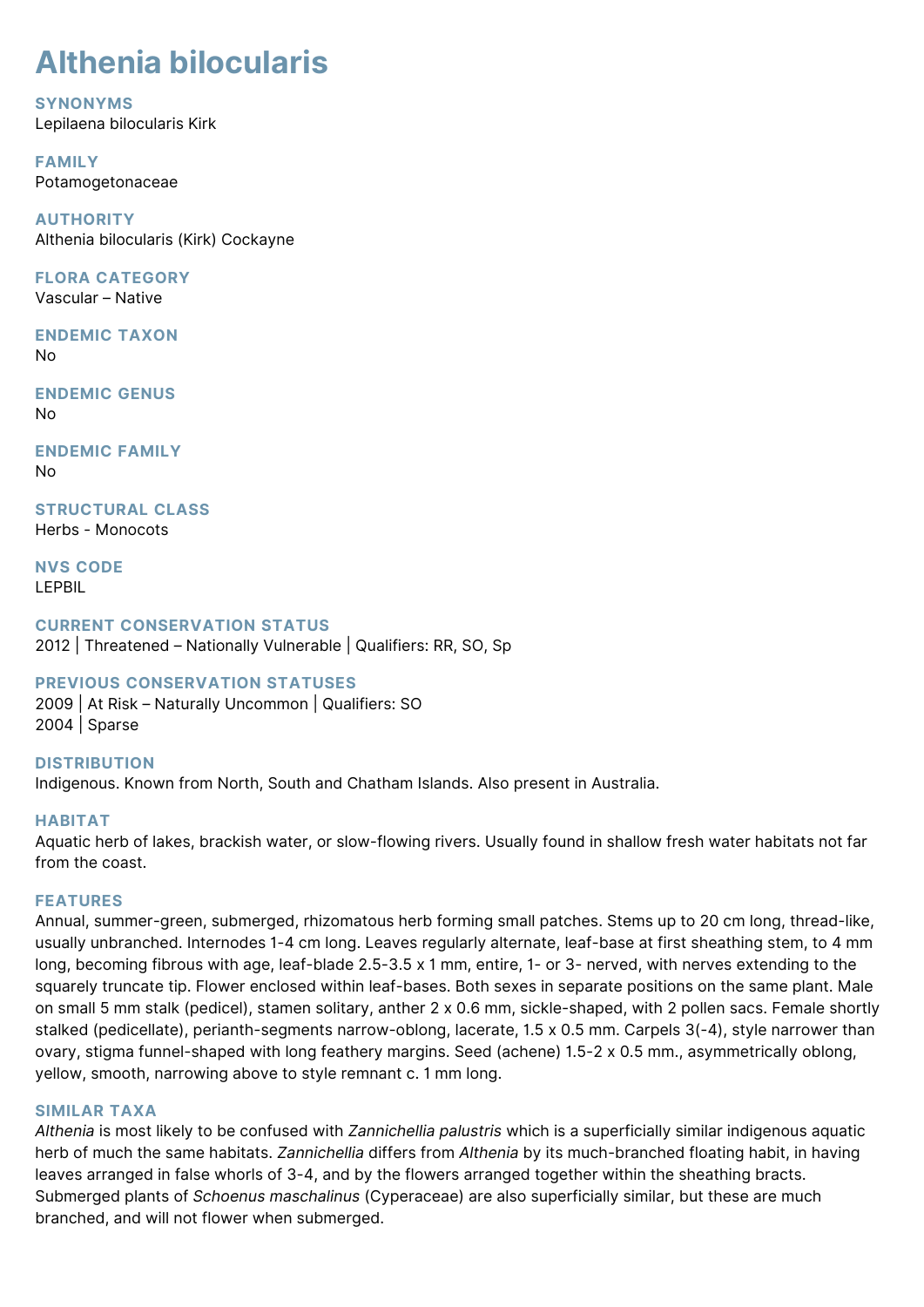#### **FLOWERING**

Flowers can be present throughout the year

#### **FRUITING**

Fruit can be present throughout the year

#### **PROPAGATION TECHNIQUE**

No information available.

#### **THREATS**

As the result of field surveys it is clear that *Althenia bilocularis* is biologically sparse in its distribution. In the northern part of its range it seems to have been especially uncommon and there more than anywhere else is where it has undergone some range contraction. However, that loss is insufficient to justify its listing as Threatened.

#### **TAXONOMIC NOTES**

*Althenia bilocularis* was initially placed in the genus *Lepilaena*, as *L. bilocularis* by Thomas Kirk who discovered it and described it (Kirk 1896). Later Cockayne (1927) placed *Lepilaena bilocularis* in *Althenia*, a decision that was not followed by Moore & Edgar (1970). Subsequently using a combination of molecular and morphological data Ito et al. (2016) confirmed the opinion of Cockayne (1927) and resurrected his combination in *Althenia* and this is followed here.

#### **ATTRIBUTION**

Fact Sheet prepared for NZPCN by P.J. de Lange 14 April 2007: Description adapted from Moore and Edgar (1970).

#### **REFERENCES AND FURTHER READING**

Cockayne, L.C. *in* Speight, R., Wall, A. & Laing, R.M. (*ed*.) 1927: Ecological botany of the Canterbury Plains. *Natural History of Canterbury*: 126

Ito, Y.; Tanaka, N.; García-Murillo, P.; Muasya, A.M. 2016: A new delimitation of the Afro-Eurasian plant genus *Althenia* to include its Australasian relative, *Lepilaena* (Potamogetonaceae)–evidence from DNA and morphological data. *Molecular Phylogenetics and Evolution 98*: 261-270.

Kirk, T. 1896: Art. LII: Notes on Certain Veronicas, and descriptions of new species. *Transactions and Proceedings of the New Zealand Institute 28*: 500.

Moore, L.B.; Edgar, E. 1970: Flora of New Zealand. Vol. II. Government Printer, Wellington.

#### **CITATION**

Please cite as: de Lange, P.J. (Year at time of access): Althenia bilocularis Fact Sheet (content continuously updated). New Zealand Plant Conservation Network. <https://www.nzpcn.org.nz/flora/species/althenia-bilocularis/> (Date website was queried)

#### **MORE INFORMATION**

<https://www.nzpcn.org.nz/flora/species/althenia-bilocularis/>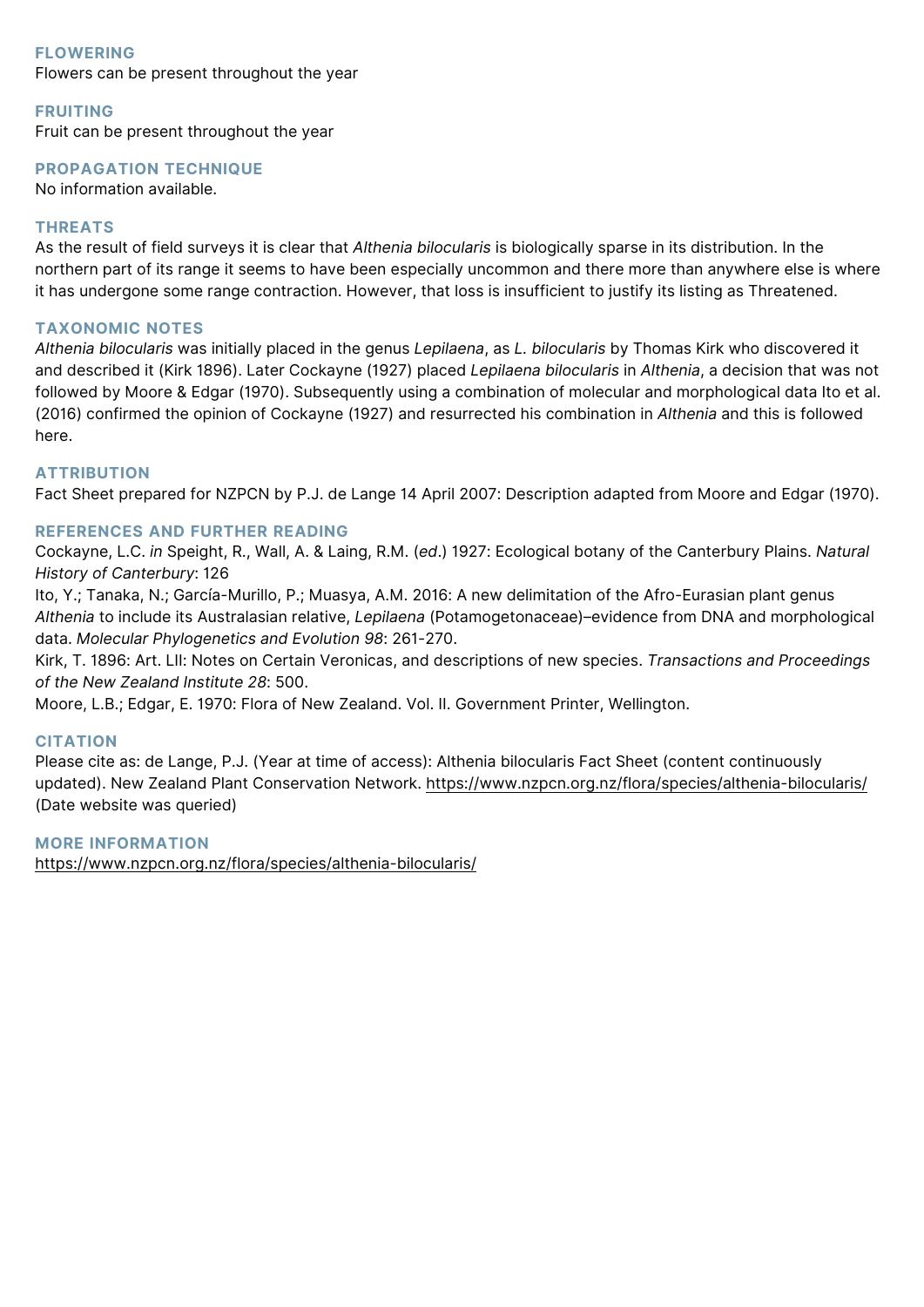### **Juncus pauciflorus**

#### **COMMON NAME**

leafless rush

#### **SYNONYMS**

Juncus gunnii Hook.f., J. pauciflorus var. gunnii (Hook.f.) Buch.

#### **FAMILY**

Juncaceae

#### **AUTHORITY** Juncus pauciflorus R.Br.

### **FLORA CATEGORY**

Vascular – Native

#### **ENDEMIC TAXON** No

#### **ENDEMIC GENUS** No

#### **ENDEMIC FAMILY** No

#### **STRUCTURAL CLASS** Rushes & Allied Plants

#### **NVS CODE** JUNPAU

#### **CURRENT CONSERVATION STATUS** 2012 | Threatened – Nationally Vulnerable | Qualifiers: DP, SO, Sp

#### **PREVIOUS CONSERVATION STATUSES**

2009 | At Risk – Declining | Qualifiers: DP, SO, Sp 2004 | Not Threatened

#### **DISTRIBUTION**

Indigenous. North, South and Stewart Islands. Present in Australia

#### **HABITAT**

Coastal to lowland (often on northern offshore islands) in damp ground and hollows under light scrub, in pasture, on swamp margins, in dune swales under scrub or within coastal forest.

#### **FEATURES**

Slender, clumps with sprawling to almost lianoid stems spreading widely from base. Rhizome 2-3 mm diameter, horizontal, near surface or above ground, easily pulled from soil. Flowering stems 0.25-1.00 m long, 0.75-2.00 mm diameter, bright green to reddish green, smooth, glossy to lustrous, internal pith continuous; leaves absent; basal bracts very short, conspicuously dark red-brown, closely sheathing. Inflorescence apparently lateral, rather lax and open, with flowers evenly spaced, often rather remote, on slender, flexible, more or less curved branchlets. Flowers 2.5-3.0 mm long; tepals light greenish brown. Stamens 6. Capsule 2.5-3.5 mm long, usually distinctly > tepals, ovoid to almost oblong, light brown to red-brown, often very dark towards apex.



Herbarium specimen: AK 151734. Photographer: Jeremy Rolfe, photographed with permission of Auckland Institute and Museum



Herbarium specimen: AK 151734. Photographer: Jeremy Rolfe, photographed with permission of Auckland Institute and Museum.